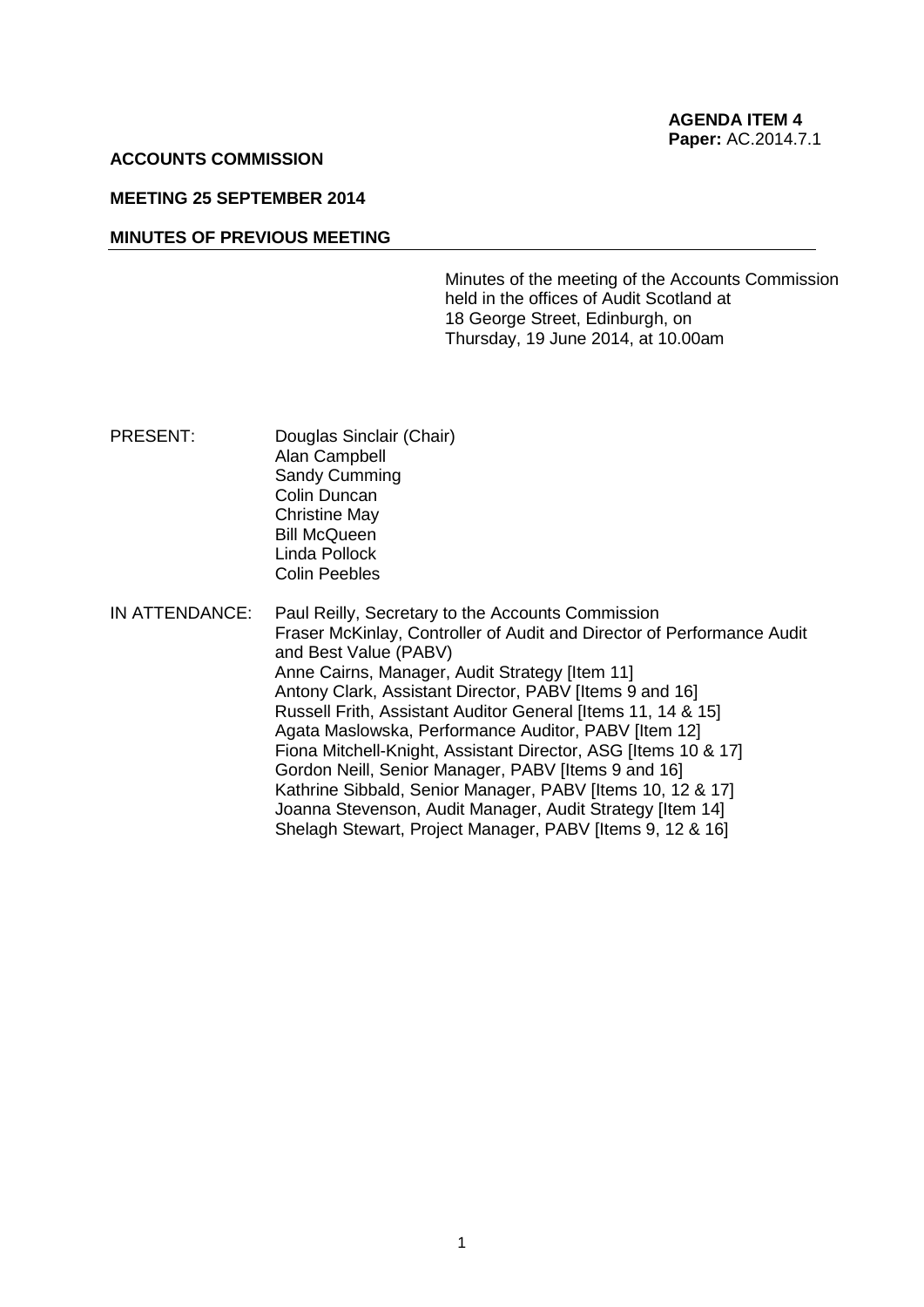# 1. Apologies for absence

It was noted that apologies for absence had been received from Mike Ash, Graham Sharp and Pauline Weetman.

### 2. Declarations of interest

The following declarations of interest were made:

- Sandy Cumming, in items 9 and 16, as a trustee of the Robertson Trust, which has business interests in Moray.
- Colin Peebles, in item 11, as a registered private landlord.
- Linda Pollock, in item 7, as a member of the board of the Care Inspectorate.

## 3. Decisions on taking business in private

It was agreed that items 16 to 20 should be taken in private as they contained draft reports and confidential issues.

## 4. Minutes of meeting of 15 May 2014

The minutes of the meeting of 15 May 2014 were approved as a correct record.

### 5. Minutes of meeting of Financial Audit and Assurance Committee of 29 May 2014

The minutes of the meeting of the Financial Audit and Assurance Committee of 29 May 2014 were approved as a correct record.

#### 6. Minutes of meeting of Performance Audit Committee of 29 May 2014

The minutes of the meeting of the Performance Audit Committee of 29 May 2014 were approved as a correct record.

# 7. Update report by the Secretary to the Accounts Commission

The Commission considered a report by the Secretary to the Commission providing an update on significant recent activity in relation to local government and issues of relevance or interest across the wider public sector.

During discussion the Commission:

• In relation to paragraph 6 (audit of Best Value and Community Planning: Comhairle nan Eilean Siar), agreed that the Secretary investigate the Commission's obligations in relation to Gaelic.

#### *Action: Secretary*

- In relation to paragraph 30 (Public Audit Committee), noted advice from the Secretary that the Public Audit Committee had published its sixth report of 2014, *Reshaping care for older people*, on 17 June 2014.
- In relation to paragraph 54 (Edinburgh trams project), noted advice from the Controller of Audit that he would bring a report to the Commission on options on reporting and scrutiny of the project.

*Action: Controller of Audit*

Thereafter the Commission agreed to note the report.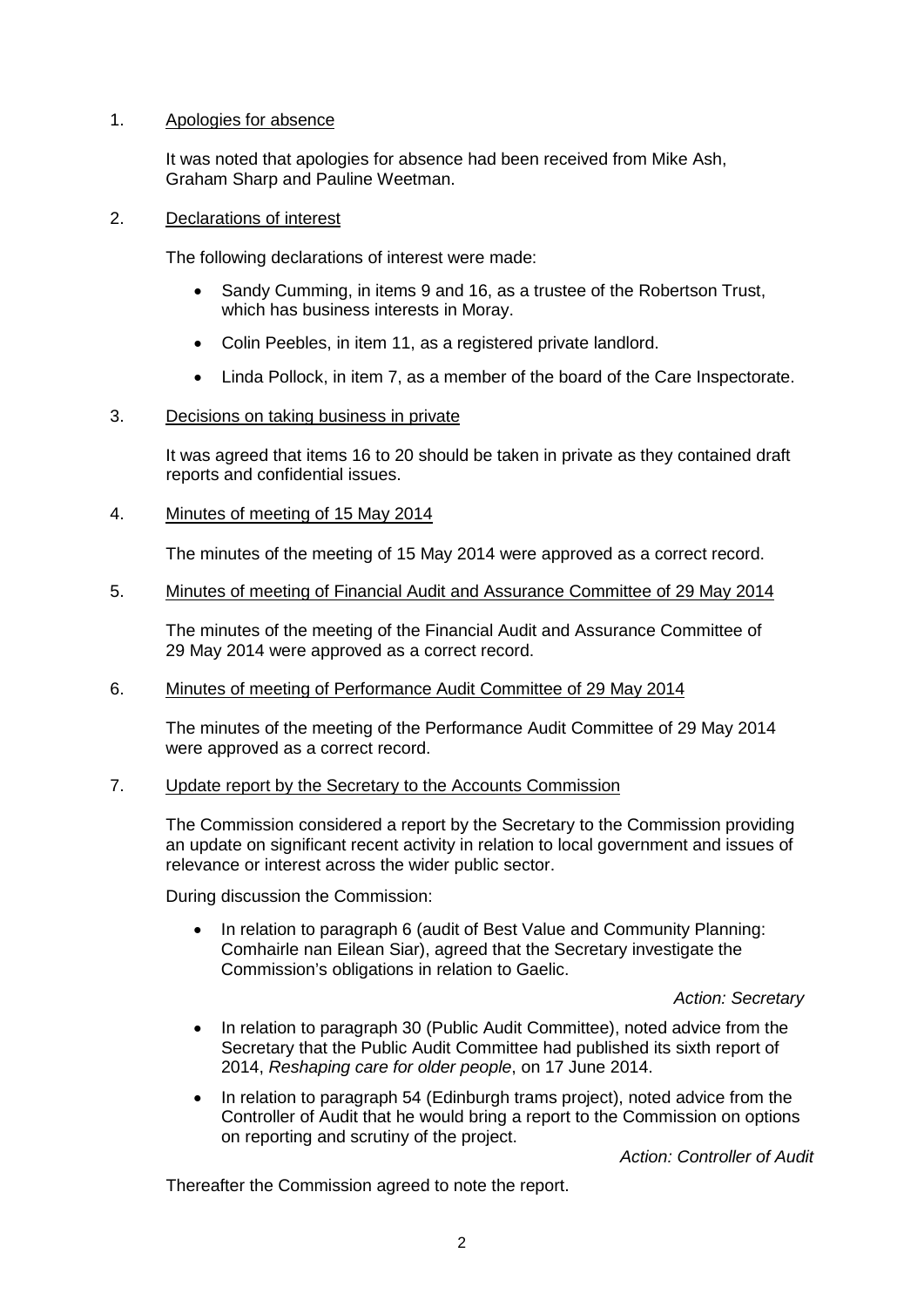## 8. Update report by the Controller of Audit

The Controller of Audit provided a verbal update on his recent activity, including meetings and discussions with stakeholders.

The Commission:

• Agreed that it be provided with further information on the *Future Cities* and *What Works Scotland* initiatives.

*Action: Secretary*

• Noted the Controller of Audit's report.

## 9. Community Planning in Moray

The Commission considered a report by the Secretary introducing a report, by the Controller of Audit and the Auditor General for Scotland, of the audit of community planning in Moray and seeking direction on how to proceed.

Following consideration, the Commission agreed:

- That the following issues arising from the report be considered for discussion in the national report at the conclusion of the current phase of five community planning audits:
	- o Composition of community planning partnership boards
	- o Support for community planning partnership boards.

*Actions: Controller of Audit*

- To note the report.
- To consider in private how to proceed.

#### 10. Argyll and Bute Council

The Commission considered a report from the Secretary introducing the Controller of Audit's report on the progress made by Argyll and Bute Council against improvements previously required by the Commission.

Following consideration, the Commission agreed:

- To note the report.
- To consider in private how to proceed.

#### 11. Benefits performance audit – annual report

The Commission considered a report by the Assistant Auditor General advising of the outcome of Audit Scotland's benefits performance audit work during 2013/14 and providing an update on welfare reform.

Following discussion, the Commission:

- Approved the report of Audit Scotland's benefits performance audit work during 2013/14.
- Noted the update on welfare reform.
- Agreed that the Chair send the report to all council leaders, chairs of audit committees and chief executives.

*Action: Secretary and Assistant Auditor General*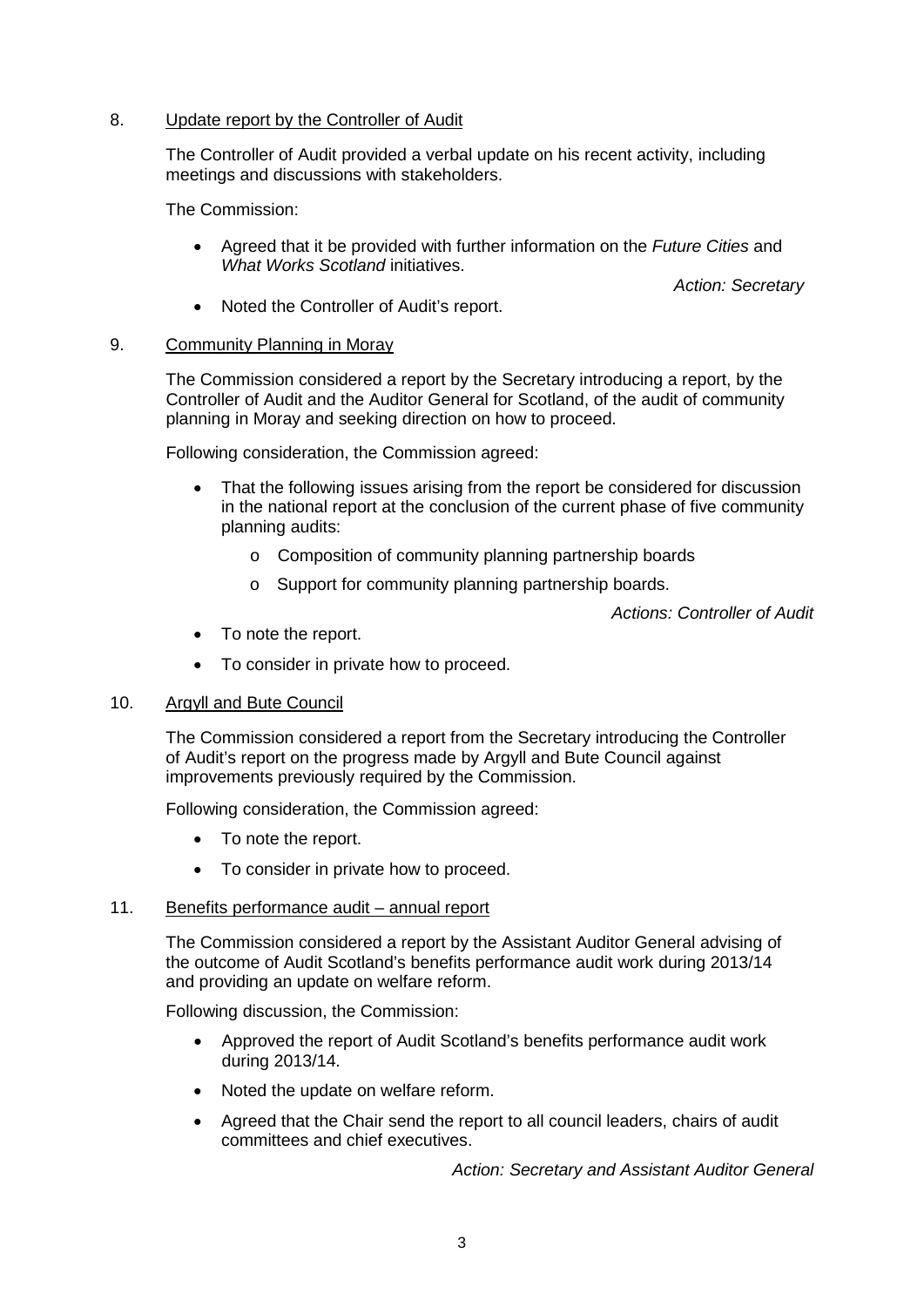# 12. Statutory performance information 2012/13: an evaluation of public performance reporting

The Commission considered a report by the Director of Performance Audit and Best Value providing information for the Commission to consider how well councils were implementing the requirements of its statutory performance information (SPI) Direction through public performance reporting (PPR).

Following discussion the Commission:

- Noted the progress made by councils in fulfilling their obligations for public performance reporting as required by the SPI Direction.
- Noted areas where there remains room for improvement.
- Agreed that the Chair write to the leader, chair of audit committee and chief executive of each council, setting out:
	- o The council's progress against each of the statutory performance indicators in relation to publishing performance information
	- o An expectation that all councils will fully meet the evaluation criteria applied to the statutory performance indicators.
	- o The evaluation of all councils, as set out in the Director's report.

*Action: Secretary and Director of Performance Audit and Best Value*

- Agreed to revisit findings later in the year to assist Commission to determine its SPI Direction 2014 for the audit year 2015/16 and develop supporting guidance.
- As part of this, agreed to review the requirement in statutory guidance which sets out the timeframe within which councils should produce PPR information.

*Actions: Director of Performance Audit and Best Value*

# 13. *How councils work* series

The Commission considered a report by the Secretary to the Commission seeking views on future subjects for the *How Councils Work* series of reports.

The Commission agreed to consider this matter more fully as part of a workshop event in the Autumn on the performance audit programme and related activities:

### 14. Annual Audit Scotland transparency and quality report

The Commission considered a report by the Assistant Auditor General outlining assurance on the quality of audit services delivered on the Commission's behalf by Audit Scotland and the professional firms.

During discussion the Commission:

- Recommended that future such reports make more prominent the role of the Commission and the Auditor General in quality assurance.
- Agreed, in relation to paragraph 64, that further consideration should be given to the findings of the reviews of partner agencies in relation to the extent to which recommendations are likely to lead to service improvements.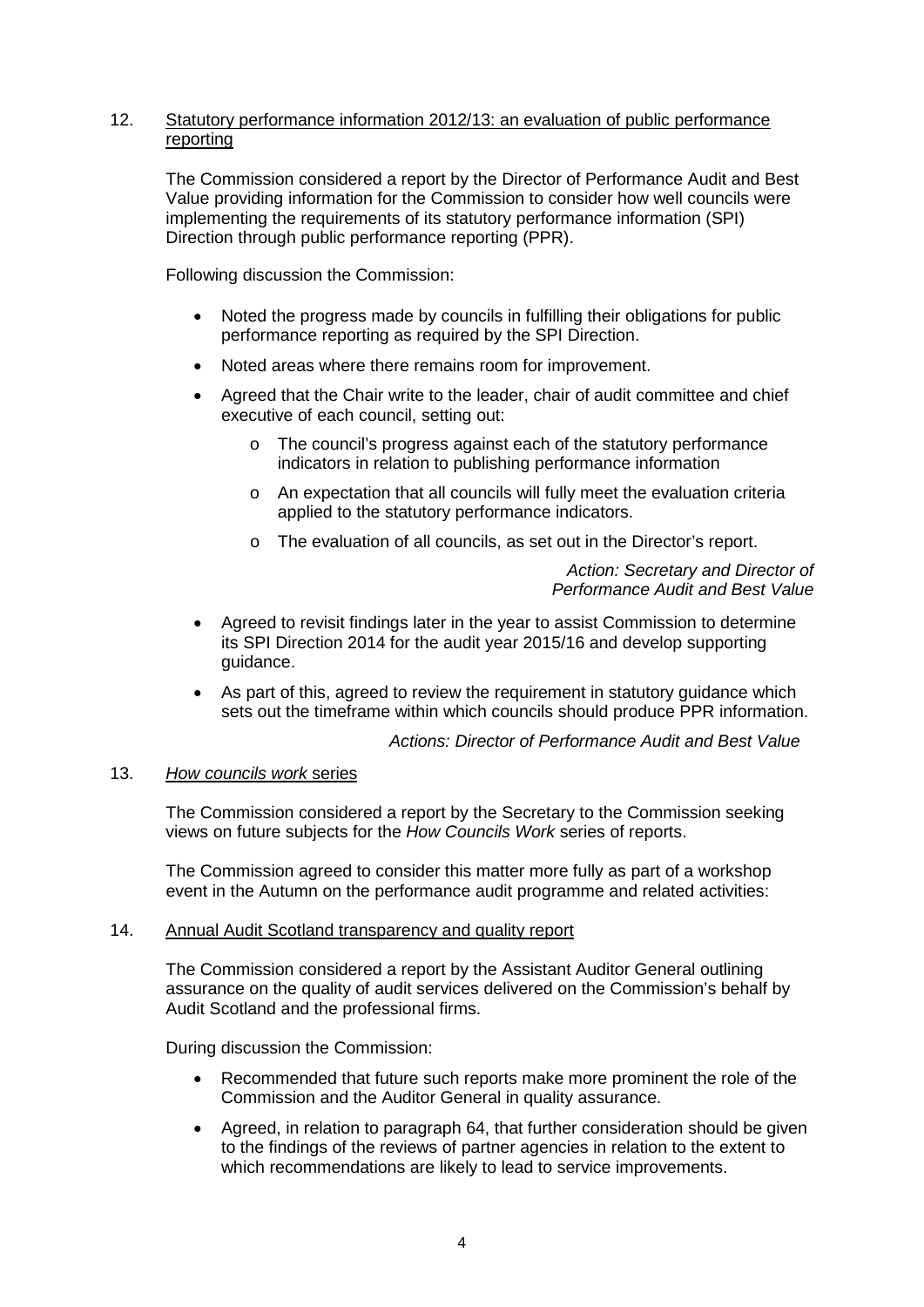• Further to this, that such consideration be part of further discussion around the 'Expectations of Audit' project.

## *Action: Secretary and Assistant Auditor General*

• Noted, in relation to paragraph 70, that Commission meetings with audited bodies following the publication of statutory reports are not primarily for the purpose of quality feedback, but rather to discuss with councils the Commission's findings.

Thereafter the Commission noted the report and assurance contained therein.

## 15 Appointment of auditors to integration joint boards

The Commission considered a report by the Assistant Auditor General seeking its agreement on the provisional appointments of external auditors on the integration joint boards (IJB) that are being created under the Public Bodies (Joint Working) (Scotland) Act 2014

Following discussion the Commission:

- Approved the provisional appointment of the auditor of each relevant council as the auditor of the IJB for that council area. Where two councils form a single IJB, that provisional appointment will be to the auditor of the administering council or, if neither council is undertaking the administration, then the largest council.
- Noted advice from the Assistant Auditor General that he would report to the Commission in the Autumn on accounting ethical standards and related matters of relevance to the Commission in its audit of IJBs.

#### 16. Community Planning in Moray [*in private*]

The Commission agreed that this item be held in private to allow it to consider how to proceed in relation to a report by the Controller of Audit.

The Commission discussed how to proceed in relation to the report by the Controller of Audit and Auditor General for Scotland on the audit of community planning in Moray.

Following discussion, the Commission agreed to make findings to be published in early course.

*Action: Secretary*

#### 17. Argyll and Bute Council [*in private*]

The Commission agreed that this item be held in private to allow it to consider how to proceed in relation to a report by the Controller of Audit.

The Commission considered how to proceed in relation to the Controller of Audit's report on the progress made by Argyll and Bute Council against improvements previously required by the Commission.

Following discussion, the Commission agreed to make findings to be published in early course.

*Action: Secretary*